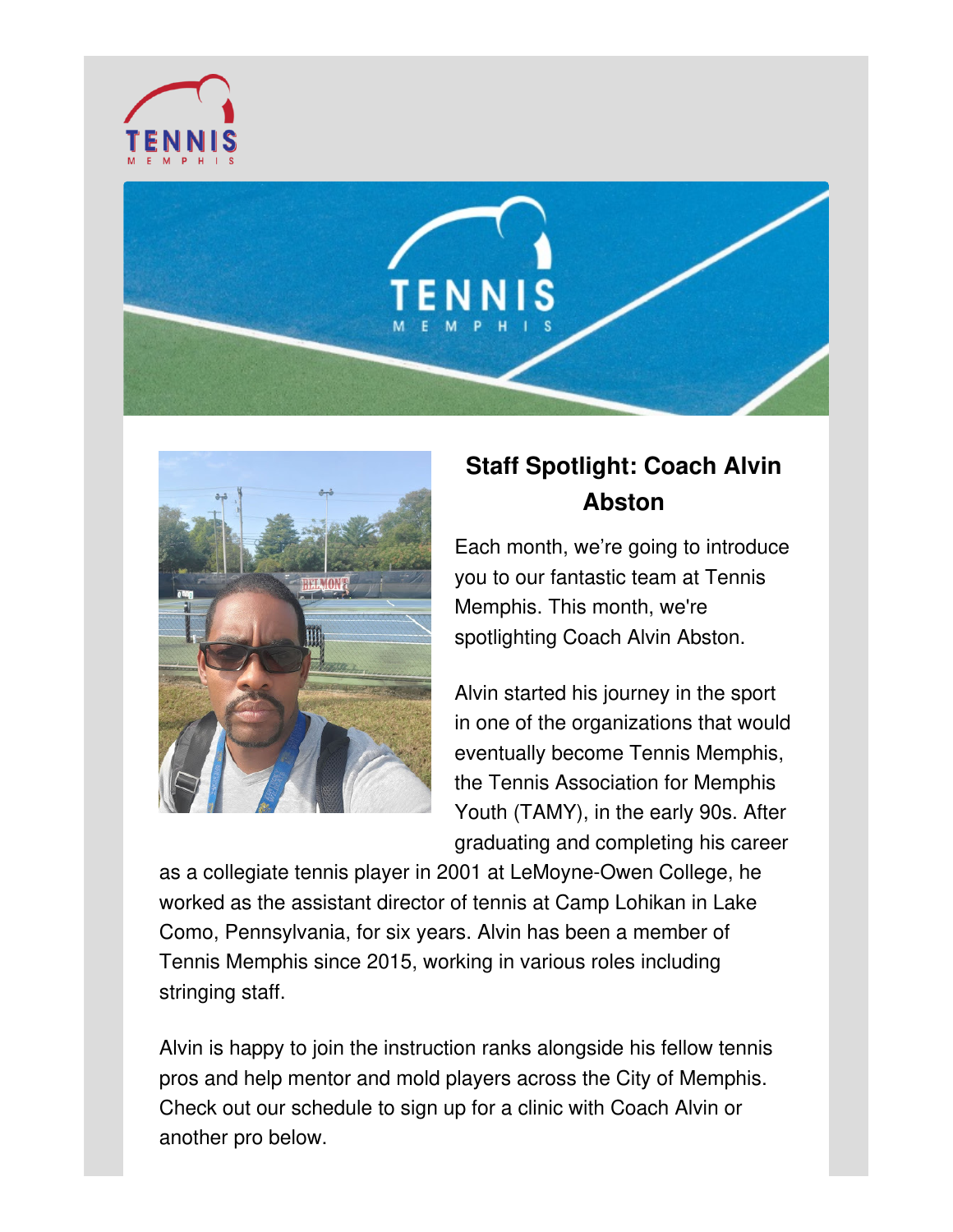#### **Junior Development (JD) Session 4 kicks off on March 21**

Children of all ages and levels can learn a thing or two from our Junior Development program! When you enroll your child in JD, they get hands-on tennis instruction and training from our talented tennis pros. Tennis Memphis' JD program utilizes the Great Base tennis curriculum to help players develop a strong foundation in the fundamentals of the sport while simultaneously emphasizing character development. Plus, they get to make friends with the children in their neighborhood! JD is hosted at Bellevue, Eldon Roark, Raleigh and Wolbrecht Tennis Centers. **Learn more and [register](http://tennismemphis.org/play/junior-programs/) here.**

### **Hone your skills with Tennis Memphis Adult Clinics**

Grab your doubles partner and meet us on the courts for some cardio! Tennis Memphis offers Adult Clinics at Wolbrecht, Bellevue and Eldon Roark Tennis Centers to help



players of all levels play and improve their game through live ball drills, doubles point play, game strategy and instruction. Are you ready to play like a pro?

## **VIEW CLINIC [SCHEDULE](http://tennismemphis.org/wp-content/uploads/2022/01/Tennis_Adult-Clinic-Schedule.pdf)**

#### **Join our staff!**

Do you want to become part of the Tennis Memphis team? We're looking for a customer service representative to help assist our directors with front desk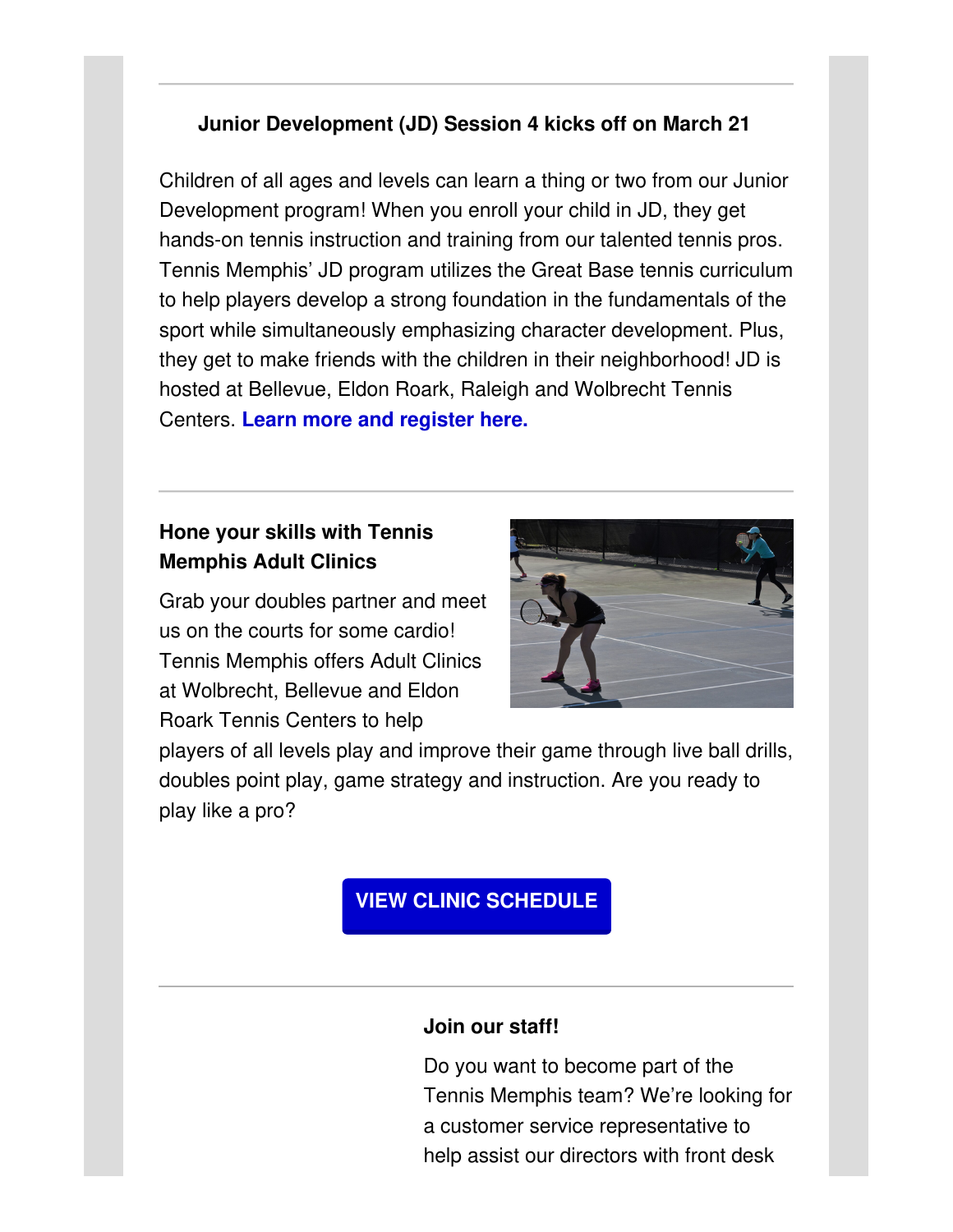

and tennis center responsibilities including court bookings and enforcing rules, regulations and safety guidelines. **[Learn](http://tennismemphis.org/employment-opportunities/) more and apply**.

# **Spread the love this month by donating to Tennis Memphis.**

**[DONATE](http://tennismemphis.org/donate/) TODAY**

**BUILDING A BETTER COMMUNITY AND ENHANCING** LIVES THROUGH TENNIS AND EDUCATION.